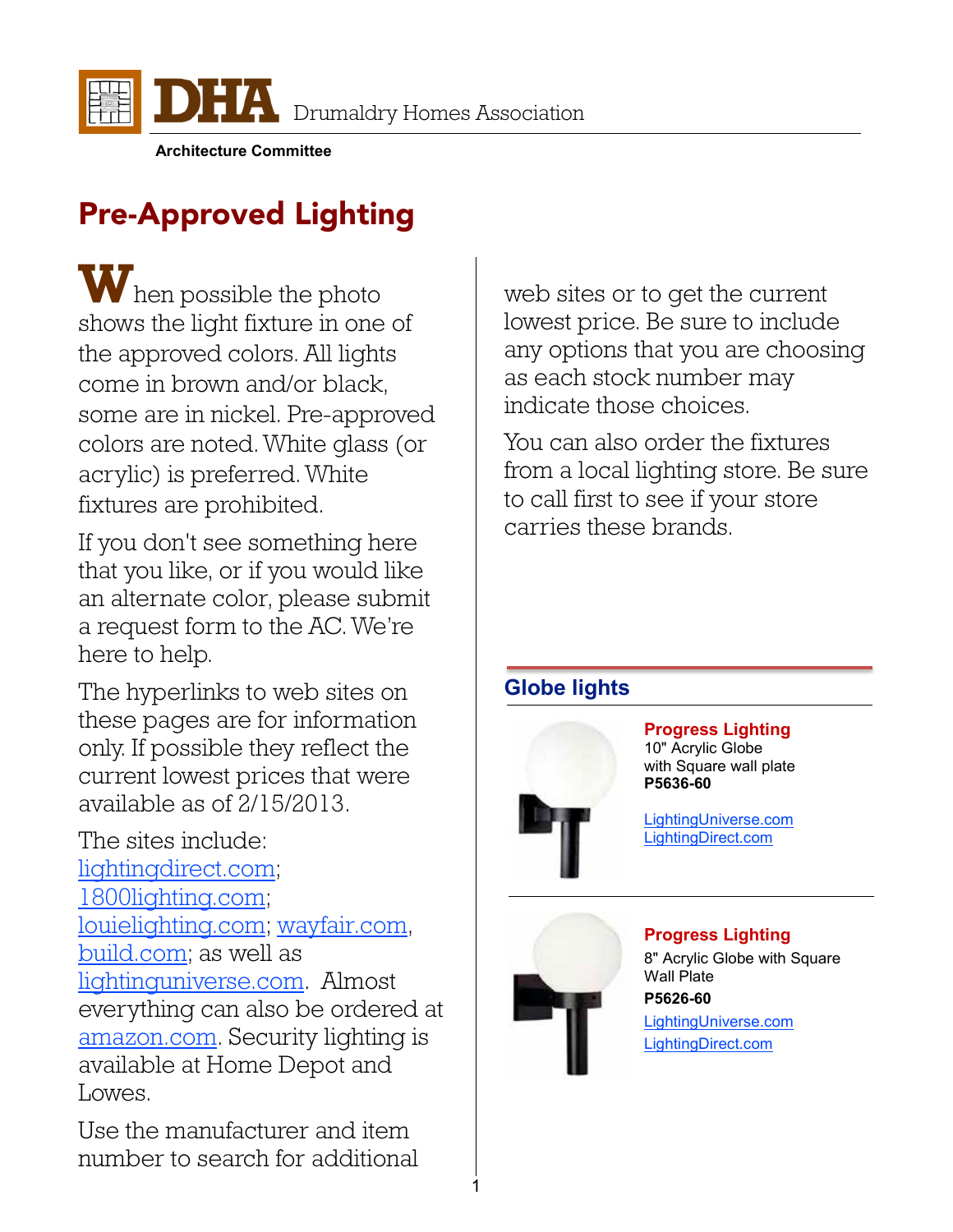## **Cylinder Lights**



#### **Access Lighting**

2-Light Trident Outdoor Sconce - 14" **20389**

[LightingUniverse.com](http://www.lightinguniverse.com/outdoor-sconces/access-lighting-20389mg-2-light-trident-wet-location-wallwasher-outdoor-sconce_g694224.html?linkloc=searchProductItemsName&term=20389) [Lowes.com](http://www.lowes.com/pd_21331-43942-20389MG-BRZ/CLR_4294713192__?productId=4070245&Ntt=access+lighting)



**Access Lighting** 2-Light Poseidon Outdoor Sconce - 12" **20444**

[LightingUniverse.com](http://www.lightinguniverse.com/outdoor-sconces/access-lighting-20444-brz-2-light-poseidon-outdoor-sconce_g549081.html?isku=5218169&linkloc=cataLogProductItemsImage) [Wayfair.com](http://www.wayfair.com/Access-Lighting-Poseidon-Damp-Location-Wall-Sconce-20444-AQ2837.html)



**Kichler Lighting 9646 AZ,** 15" 2-light **9644 AZ,** 12" 2-light

[LightingUniverse.com](http://www.lightinguniverse.com/products/view.aspx?sku=402691) LightingUniverse.com

**Progress Lighting P5675** - 14" Exterior Sconce

[LightingUniverse.com](http://www.lightinguniverse.com/products/view.aspx?sku=337348&searchTerm=P5675)



[Home Depot](http://www.homedepot.com/Lighting-Fans-Outdoor-Lighting-Outdoor-Wall-Mount/h_d1/N-5yc1vZ1xh7Zarwi/R-100467595/h_d2/ProductDisplay?langId=-1&storeId=10051&catalogId=10053)



**Progress Lighting P5642** - 18" Exterior Sconce

[LightingUniverse.com](http://www.lightinguniverse.com/products/view.aspx?searchTerm=P5642&sku=337288) [Home Depot](http://www.homedepot.com/Lighting-Fans-Outdoor-Lighting-Outdoor-Wall-Mount/h_d1/N-5yc1vZ1xh7Zarwi/R-100467528/h_d2/ProductDisplay?langId=-1&storeId=10051&catalogId=10053)



**Sea Gull Lighting** 2-Light Outdoor Wall Fixture - 18"

**8341-1** [LightingUniverse.com](http://www.lightinguniverse.com/outdoor-sconces/sea-gull-lighting-8341-1-2-light-outdoor-bullet-sconce_g11228.html?isku=268438&term=8341&linkloc=searchProductItemsImage) [HomeDepot.com](http://www.homedepot.com/h_d1/N-5yc1v/R-203832690/h_d2/ProductDisplay?catalogId=10053&langId=-1&keyword=8341&storeId=10051#.UQV4kr-7N8E)



**Access Lighting** 1-Light Poseidon Outdoor **Sconce** 

**[20363](http://www.lightinguniverse.com/outdoor-sconces/progress-lighting-p5674-aluminum-cylinder-outdoor-sconce_g18787.html?linkLoc=bought)**

[LightingUniverse.com](http://www.lightinguniverse.com/outdoor-sconces/access-lighting-20363-brz-poseidon-outdoor-sconce_g549079.html?isku=5218165&linkloc=cataLogProductItemsImage) [Wayfair.com](http://www.wayfair.com/Access-Lighting-Poseidon-Outdoor-Wall-Sconce-20363-AQ2836.html)



**Kichler Lighting** Modern 1-Light Outdoor Wall Sconce **9234 AZ**

[LightingDirect.com](http://www.lightingdirect.com/kichler-9234-contemporary-modern-1-light-outdoor-wall-sconce/p845094) [LightingUniverse.com](http://www.lightinguniverse.com/products/view.aspx?sku=402827)



**Progress Lighting P5674**

[LightingUniverse.com](http://www.lightinguniverse.com/outdoor-sconces/progress-lighting-p5674-aluminum-cylinder-outdoor-sconce_g18787.html?linkLoc=bought) [Home Depot](http://www.homedepot.com/h_d1/N-5yc1v/R-100467593/h_d2/ProductDisplay?catalogId=10053&langId=-1&keyword=Progress+p5674&storeId=10051&superSkuId=202572935#.UPmGtG-7N8E)



**Sea Gull Lighting** 1-Light Outdoor Wall Fixture

**8338-1,** Incandescent - 8¾" [LightingUniverse.com](http://www.lightinguniverse.com/outdoor-sconces/sea-gull-lighting-8341-1-2-light-outdoor-bullet-sconce_g11228.html?isku=268438&term=8341&linkloc=searchProductItemsImage) [HomeDepot.com](http://www.homedepot.com/h_d1/N-5yc1v/R-203832587/h_d2/ProductDisplay?catalogId=10053&langId=-1&keyword=8338&storeId=10051#.UQV5ar-7N8E)

**89439,** CFL - 9¼" [LightingDirect.com](http://www.lightingdirect.com/sea-gull-lighting-89439dpble-single-light-outdoor-wall-sconce/p832703) [HomeDepot.com](http://www.homedepot.com/h_d1/N-5yc1v/R-203595079/h_d2/ProductDisplay?catalogId=10053&langId=-1&keyword=89439&storeId=10051#.UQV6dr-7N8E)

## **Lights with Glass**







**Access Lighting 20362** - Two Light Artemis Wall light Bronze & Satin [LightingUniverse.com](http://www.lightinguniverse.com/general/access-lighting-20362-artemis-2-light-outdoor-wall-light_g548915.html?isku=5217534&linkloc=searchProductItemsImage) [Wayfair.com](http://www.wayfair.com/Access-Lighting-Artemis-Outdoor-Wall-Sconce-with-Opal-Glass-20362-AQ1173.html)

**Brownlee Lighting 1375** - Black, Bronze & Gunmetal Energy Star [LightingUniverse.com](http://www.lightinguniverse.com/wall-sconces/brownlee-lighting-1375-energy-star-wall-sconce_g409037.html?linkloc=searchProductItemsName&term=brownlee-1375) Wet Location [LightingUniverse.com](http://www.lightinguniverse.com/outdoor-sconces/brownlee-lighting-1375-wet-location-outdoor-sconce_g676788.html?linkloc=searchProductItemsName&term=brownlee-1375)

**Sea Gull Lighting 8960** - Two Light Wall Lantern Olde Iron & Pewter [Amazon.com](http://www.amazon.com/gp/product/B000CS0FDM/ref=noref?ie=UTF8&psc=1&s=hi) [Lowes.com](http://www.lowes.com/pd_157380-22685-8960PBLE-72_4294857792+4294867539+4294963671_4294937087?productId=1037773&pl=1¤tURL=/pl_Sea%2BGull%2BLighting_4294857792%204294867539%204294963671_4294937087_?rpp=30$No=60)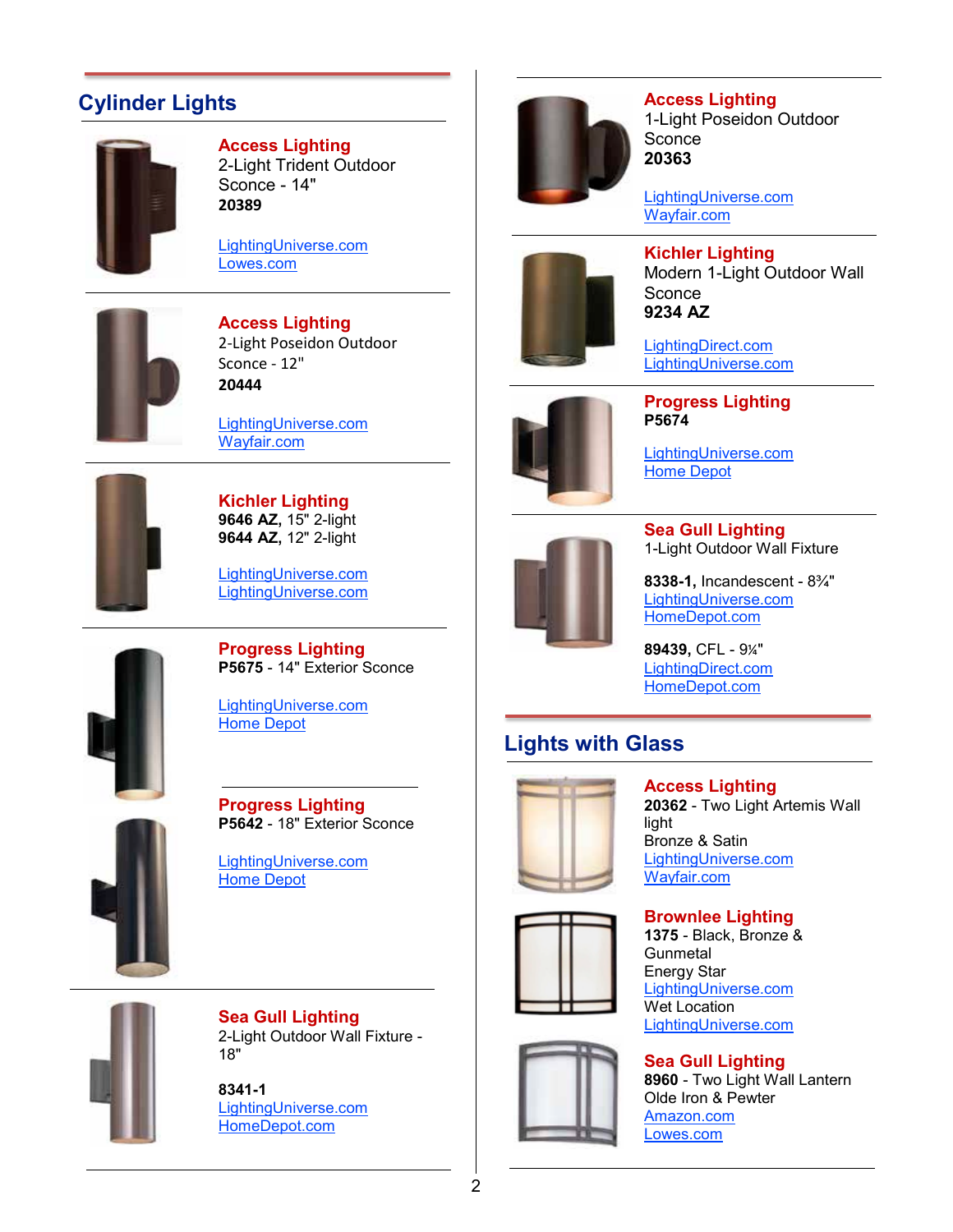

**Access Lighting** Poseidon Bulkhead 2 Light Exterior Sconce

**20343MG-BRZ** Bronze only

[LightingUniverse.com,](http://www.lightinguniverse.com/products/view.aspx?sku=3194549) [Amazon.com](http://www.amazon.com/Access-Lighting-20343MG-BRZ-RFR-Poseidon/dp/B001MK1K1U/ref=sr_1_2?s=hi&ie=UTF8&qid=1359229714&sr=1-2&keywords=20343)



**Brownlee Lighting 7590** Bronze, Black & Gunmetal

[LightingUniverse.com](http://www.lightinguniverse.com/products/view.aspx?sku=6613381&linkloc=singleSearchResult)



#### **Forecast Lighting (Philips Forecast)** Midnight Outdoor Sconce

**F849919** - 7" [LightingUniverse.com](http://www.lightinguniverse.com/products/view.aspx?sku=799296) [Lowes.com](http://www.lowes.com/pd_424828-45020-F849919_4294713192__?productId=4143683&Ntt=forecast+lighting)



#### **Forecast Lighting (Philips Forecast)**

Westport ADA Energy Efficient Outdoor Sconce **F8440-19U** - Black - 15½"

[LightingUniverse.com](http://www.lightinguniverse.com/products/view.aspx?sku=2489011&searchTerm=F8440) [Lowes.com](http://www.lowes.com/pd_424828-45020-F844019U_4294713192__?productId=4143629&Ntt=forecast+lighting)



**ELK Lighting 42195-1** & **42196-1** - Sundborn **Sconce** 14" & 19" [LightingUniverse.com](http://www.lightinguniverse.com/general/elk-lighting-421-sundborn-sconce_g502542.html?linkloc=searchProductItemsName) [1800Lighting.com](http://www.1800lighting.com/ELK-Lighting/Sundborn/item.cfm?itemsku=42196-1) [Wayfair.com](http://www.wayfair.com/Elk-Lighting-Sundborn-14-Wall-Sconce-in-Matte-Black-42195-1-ELL2836.html?redir=elk+42195&rtype=8&dept=0)

**Titan Lighting TN-5255** - 19" **TN-5254** - 14" [HomeDepot.com](http://www.homedepot.com/Lighting-Fans/h_d1/N-25ecodZ5yc1vZbvn5/R-203426934/h_d2/ProductDisplay?catalogId=10053&langId=-1&keyword=TN-5255&storeId=10051#.UQV7hr-7N8E) [HomeDepot.com](http://www.homedepot.com/webapp/wcs/stores/servlet/ProductDisplay?langId=-1&storeId=10051&catalogId=10053&R=203426933&catEntryId=203426933#.UQgQj7-7N8E)

#### **ELK Lighting**

**42395 & 42096** Trevot Sconce, 17" & 22"

**Graphite** [1800Lighing.com](http://www.1800lighting.com/ELK-Lighting/Trevot/item.cfm?itemsku=42395-1) [Wayfair.com](http://www.wayfair.com/Elk-Lighting-1-Light-Outdoor-Wall-Sconce-42395-1-ELL4551.html?redir=elk+42395&rtype=8&dept=0&ust=)

**Sunset Silver** [LightingUniverse.com](http://www.lightinguniverse.com/outdoor-sconces/elk-lighting-420962-2-light-trevot-outdoor-sconce-sunset-silver_g670834.html?isku=6074082&linkloc=collectionProductItemsImage) [1800Lighting.](http://www.1800lighting.com/ELK-Lighting/Trevot/item.cfm?itemsku=42096-2)com



**ELK Lighting 42288** Glendon LED Sconce - 20"

[Wayfair.com](http://www.wayfair.com/Elk-Lighting-Glendon-20-One-Light-Outdoor-LED-Wall-Sconce-in-Matte-Black-42288-1-ELL3872.html?redir=elk+42288&rtype=8&dept=0&ust=) [LightingUniverse.com](http://www.lightinguniverse.com/products/view.aspx?sku=6864340)



#### **Forecast Lighting (Philips Forecast)** Newport Sconce **F854011** - 11", [LightingUniverse.com](http://www.lightinguniverse.com/products/view.aspx?sku=3519413&searchTerm=F8540) [Lowes.com](http://www.lowes.com/pd_424828-45020-F854011E1_4294713192__?productId=4143705&Ntt=forecast+lighting)

**F854111** - 15", [LightingUniverse.com](http://www.lightinguniverse.com/outdoor-sconces/philips-forecast-f854-newport-outdoor-sconce_g370908.html?linkloc=searchProductItemsName&term=forecast-newport) [Lowes.com](http://www.lowes.com/pd_424828-45020-F854111U_4294713192__?productId=4143713&Ntt=forecast+lighting)

#### **Forecast Lighting (Philips Forecast)** Weston Sconce

Graphite or Bronze

**F85201** - 11" [LightingUniverse.com](http://www.lightinguniverse.com/outdoor-sconces/philips-forecast-f85201-weston-outdoor-sconce_g281321.html?linkloc=collectionProductItemsName) [1800Lighting.com](http://www.1800lighting.com/Forecast-Lighting/Weston/item.cfm?itemsku=F852010) [Lowes.com](http://www.lowes.com/pd_424828-45020-F852011_0__?productId=4143689&Ntt=outdoor+wall+lighting)

**F85211** - 17" [LightingUniverse.com](http://www.lightinguniverse.com/outdoor-sconces/philips-forecast-f85211-medium-weston-outdoor-sconce_g322145.html?isku=3097501&linkloc=collectionProductItemsImage) [1800Lighting.com](http://www.1800lighting.com/Forecast-Lighting/Weston/item.cfm?itemsku=F852110) [Lowes.com](http://www.lowes.com/pd_424828-45020-F852110_0__?productId=4143691&Ntt=outdoor+wall+lighting)

#### **Forecast Lighting (Philips Forecast)**

Corydon LED Outdoor **Sconce** 2 sizes & 2 colors

**FW0004810 & 4811** [LightingUniverse.com](http://www.lightinguniverse.com/products/view.aspx?sku=10204626&linkloc=singleSearchResult) [Amazon.com](http://www.amazon.com/Philips-Forecast-FW0004810-Corydon-Graphite/dp/B00BKX5UBU)



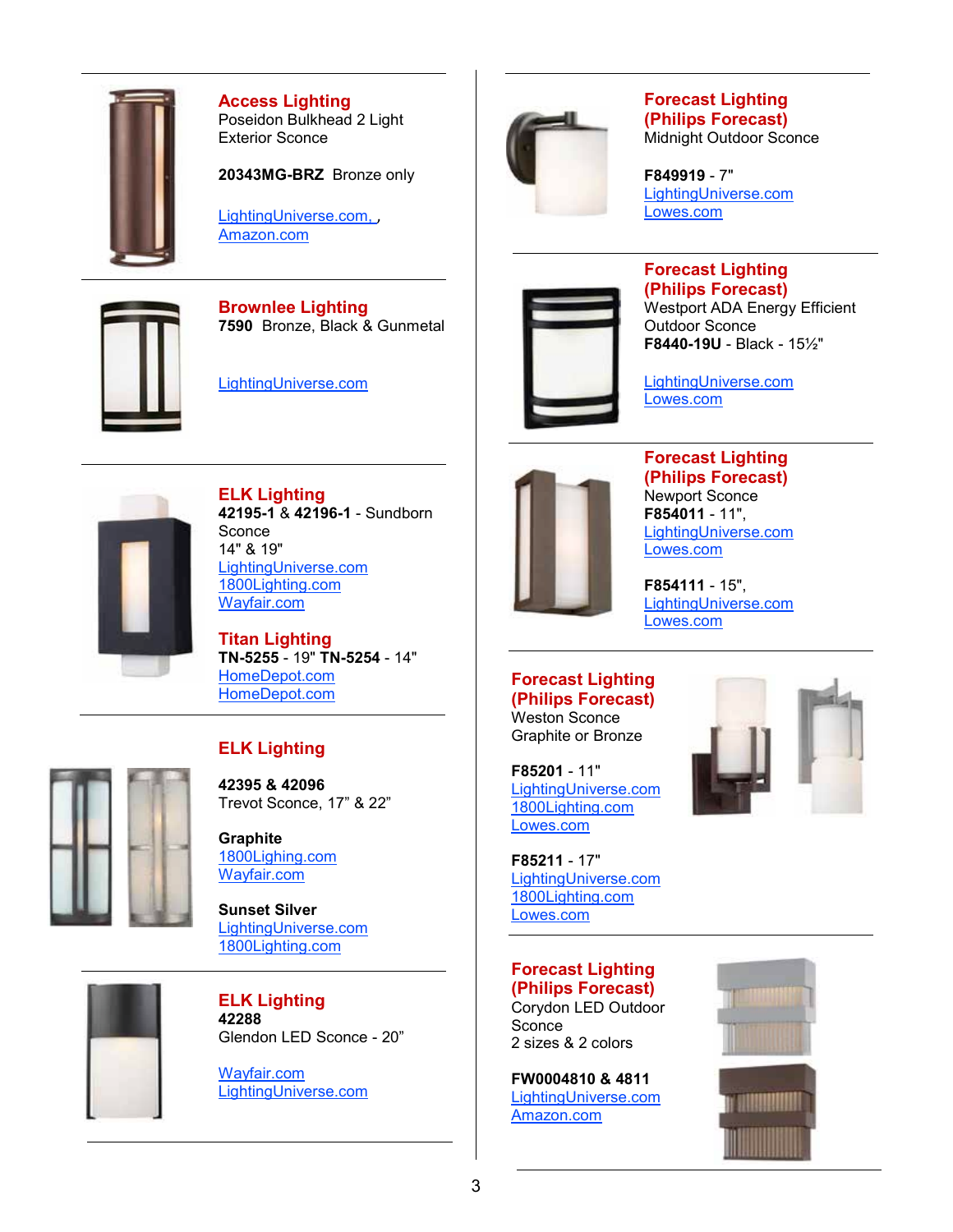

#### **Forecast Lighting (Philips Forecast )** Bahia Outdoor Sconce – 15"

**190146811 --** CFL [Amazon.com](http://www.amazon.com/Philips-Forecast-190146811-Outdoor-Lantern/dp/B0079LTO1O/ref=sr_1_1?s=hi&ie=UTF8&qid=1366730065&sr=1-1&keywords=Philips+Forecast+190146811) [Wayfair.com](http://www.wayfair.com/Philips-Forecast-Lighting-Bahia-1-Light-Outdoor-Wall-Light-19014-FCL3564.html)

**190145811** -- Incand [Amazon.com](http://www.amazon.com/Philips-Forecast-190145811-Outdoor-Lantern/dp/B0079LTOSM/ref=sr_1_1?s=hi&ie=UTF8&qid=1366729964&sr=1-1&keywords=Philips+Forecast+190145811) [Wayfair.com](http://www.wayfair.com/Philips-Forecast-Lighting-Bahia-1-Light-Outdoor-Wall-Light-19014-FCL3564.html)



#### **Forecast Lighting (Philips Forecast )** City Outdoor Sconce

2 Sizes & 2 colors

**F861310U** [LightingUniverse.com](http://www.lightinguniverse.com/outdoor-sconces/philips-forecast-f861-city-energy-efficient-outdoor-sconce_g676046.html?isku=6188602&term=Forecast-city&linkloc=searchProductItemsImage) [1800Lighting.com](http://www.1800lighting.com/Forecast-Lighting/City/item.cfm?itemsku=F861310) [Lowes.com](http://www.lowes.com/pd_424828-45020-F861310_0__?productId=4143781&Ntt=outdoor+wall+lighting)



**Hinkley Lighting** Cascade Lighting Black, Bronze & Titanium 14" & 18"

**1834** -- LED [LightingUniverse.com](http://www.lightinguniverse.com/outdoor-sconces/hinkley-lighting-1834-cascade-led-outdoor-sconce_g787087.html?isku=6756137&term=hinkley-cascade&linkloc=searchProductItemsImage)

**183** -- Incandescent [LightingUniverse.dom](http://www.lightinguniverse.com/outdoor-sconces/hinkley-lighting-183-cascade-outdoor-wall-sconce_g1126073.html?linkloc=searchProductItemsName&term=hinkley-cascade) [Wayfair.com](http://www.wayfair.com/Hinkley-Lighting-Cascade-One-Light-Large-Outdoor-Wall-Lantern-with-Alabaster-Glass-HD5088.html)



**Hinkley Lighting** Dorian Lighting Incandescent or LCD

**2190 –** 12" [1800Lighting.com](http://www.1800lighting.com/Hinkley-Lighting/Dorian/item.cfm?itemsku=2190BZ) [LightingUnivese.com](http://www.lightinguniverse.com/outdoor-sconces/hinkley-lighting-219-dorian-outdoor-cfl-wall-sconce_g1456991.html?linkloc=searchProductItemsName&term=hinkley-dorian) **CFL**

**2194** – 18" [1800Lighting.com](http://www.1800lighting.com/Hinkley-Lighting/Dorian/item.cfm?itemsku=2194BZ) [LightingUnivese.com](http://www.lightinguniverse.com/outdoor-sconces/hinkley-lighting-219-dorian-outdoor-cfl-wall-sconce_g1456991.html?linkloc=searchProductItemsName&term=hinkley-dorian) **CFL**



#### **Hinkley Lighting**  Metro Bronze

**1900** - 12" Saturn Sconce [LightingUniverse.com,](http://www.lightinguniverse.com/products/view.aspx?sku=819306) , [Louielighting.com](http://www.louielighting.com/Hinkley-Lighting-1900-Saturn-Small-Wall-Outdoor?utm_source=Nextopia&utm_medium=EcommSearch&utm_campaign=nextopia-product-search)

**1904** - 16" Saturn Sconce [LightingUniverse.com,](http://www.lightinguniverse.com/products/view.aspx?sku=819312) , [Louielighting.com](http://www.louielighting.com/Hinkley-Lighting-1904-Saturn-Medium-Wall-Outdoor?utm_source=Nextopia&utm_medium=EcommSearch&utm_campaign=nextopia-product-search)

**1905** - 20" Saturn Sconce LightingUniverse.com., [Louielighting.com](http://www.louielighting.com/Hinkley-Lighting-1905-Saturn-Large-Wall-Outdoor?utm_source=Nextopia&utm_medium=EcommSearch&utm_campaign=nextopia-product-search)



**Hinkley Lighting** Ledgewood Sconce - Dark Sky energy saving Vintage Black, opal glass only

**1120VK** -10½" **1124VK** -12" **1125VK** -15½"

[LightingUniverse.com](http://www.lightinguniverse.com/products/view.aspx?sku=3426713) [Louielighting.com](http://www.louielighting.com/Hinkley-Lighting-Ledgewood-Outdoor-Wall-Sconce-1124?utm_source=Nextopia&utm_medium=EcommSearch&utm_campaign=nextopia-product-search)



## **Hinkley Lighting**

**1126VK** - Ledgewood Sconce Vintage Black, opal glass only Smaller version of the above light - 7¼" high

[LightingUniverse.com](http://www.lightinguniverse.com/outdoor-sconce/hinkley-lighting-1126-ledgewood-energy-star-mini-outdoor-sconce_g356052.html&linkLoc=related) [1800Lighting.com](http://www.1800lighting.com/Hinkley-Lighting/item.cfm?itemsku=1126MR) [Louielighting.com](http://www.louielighting.com/Hinkley-Lighting-Ledgewood-Mini-Outdoor-Wall-Sconce-1126?utm_source=Nextopia&utm_medium=EcommSearch&utm_campaign=nextopia-product-search)

#### **Hubbardton Forge,**

White glass only Textured Vertical Panels - 2 Light Exterior Sconce

**30 -7254** - 18" [LightingUniverse.com](http://www.lightinguniverse.com/products/view.aspx?sku=798125)

**30 -7252** - 12" [LightingUniverse.com](http://www.lightinguniverse.com/products/view.aspx?sku=798115) [LightingDirect.com](http://www.lightingdirect.com/hubbardton-forge-307252-1-light-small-outdoor-wall-sconce-from-the-vertical-panels-collection/p1563461)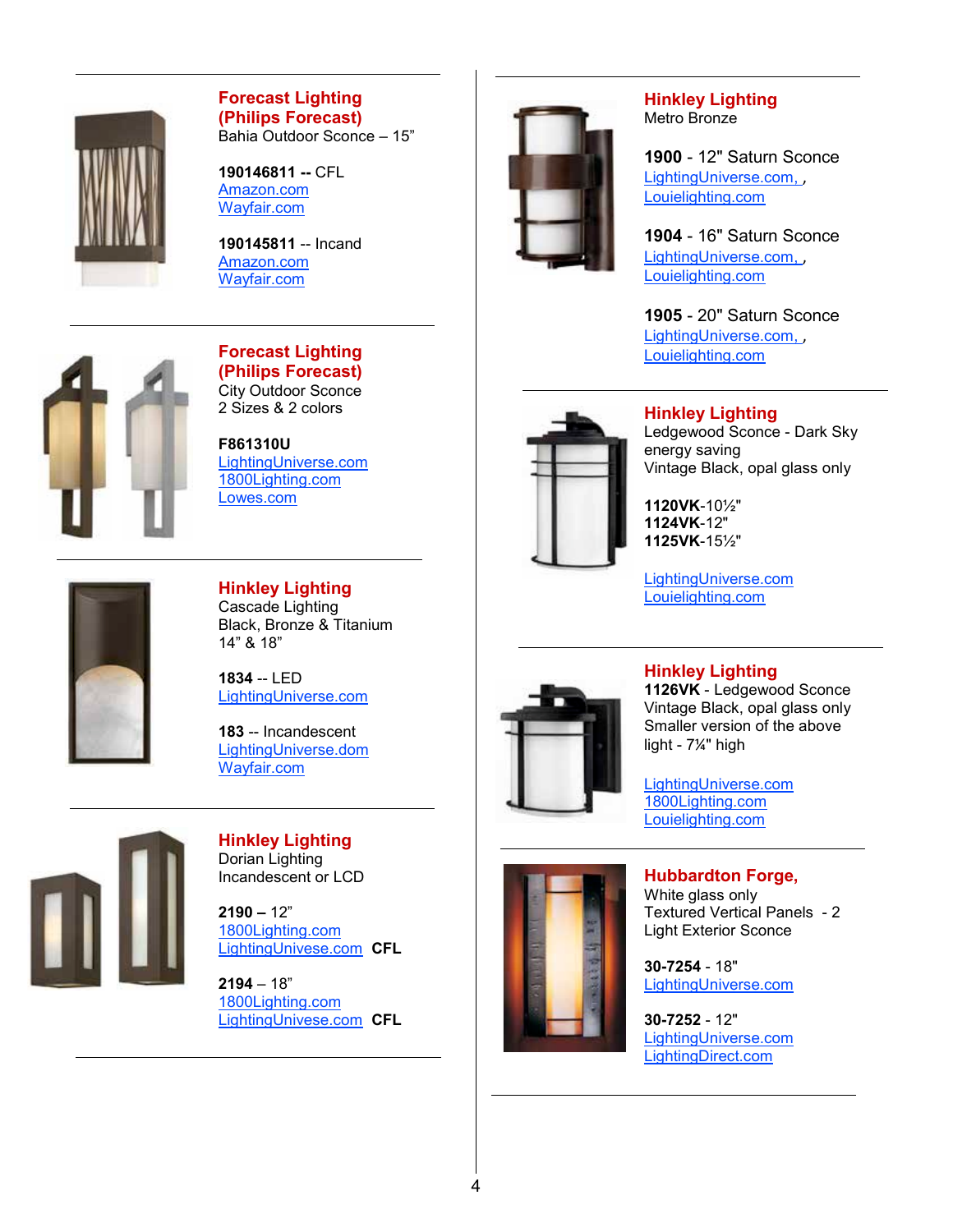

#### **Hubbardton Forge** White glass only Banded with Bars Outdoor **Sconce**

**30 -5892** - 12" [LightingUniverse.com](http://www.lightinguniverse.com/wall-sconces/hubbardton-forge-20-5892-banded-with-bars-ada-wall-sconce_g3268.html?linkloc=collectionProductItemsName) [LightingDirect.com](http://www.lightingdirect.com/hubbardton-forge-305892-rustic-lodge-single-light-ambient-lighting-small-outdoor-wall-sconce-from-the-banded-collection/p1255450)

**30 -5893** - 16" LightingUniverse.com [LightingDirect.com](http://www.lightingdirect.com/hubbardton-forge-305893-1-light-medium-outdoor-wall-washer-from-the-banded-collection/p1323148)

**30 -5894** - 21" [LightingUniverse.com](http://www.lightinguniverse.com/products/view.aspx?sku=5213039) [LightingDirect.com](http://www.lightingdirect.com/hubbardton-forge-305894-single-light-ambient-lighting-large-outdoor-wall-sconce-from-the-banded-collection/p1397139)



**Hubbardton Forge** Forged Vertical Bar Exterior Sconce with Slate Back White Glass only

**30 -7285** - 15" [LightingUniverse.com](http://www.lightinguniverse.com/outdoor-sconces/hubbardton-forge-30-7285-sl-forged-vertical-bar-small-outdoor-sconce-w-slate_g142330.html?isku=9485335&term=30-7285&linkloc=searchProductItemsImage) [1800Lighting.com](http://www.1800lighting.com/Hubbardton-Forge/Forged-Vertical-Bar/item.cfm?itemsku=30-7285-10-G66)

**30 -7286** - 19" [LightingUniverse.com](http://www.lightinguniverse.com/outdoor-sconces/hubbardton-forge-30-7286-sl-forged-vertical-bar-medium-outdoor-sconce-w-slate_g142337.html?isku=9485380&term=30-7286&linkloc=searchProductItemsImage) [1800Lighting.com](http://www.1800lighting.com/Hubbardton-Forge/Forged-Vertical-Bar/item.cfm?itemsku=30-7286F-10-G34)



**Hubbardton Forge** Rook Exterior Sconce Opal or Pearl Glass only

**30 -4930** – Small 12" [LightingUniverse.com](http://www.lightinguniverse.com/outdoor-sconces/hubbardton-forge-30-4930-rook-small-ada-outdoor-sconce_g858112.html?linkloc=collectionProductItemsName) [1800Lighting.com](http://www.1800lighting.com/Hubbardton-Forge/Rook/item.cfm?itemsku=30-4930-10-G321)

**30 -4933** – Med 17" [LightingUniverse.com](http://www.lightinguniverse.com/outdoor-sconces/hubbardton-forge-30-4933-rook-medium-outdoor-sconce_g858113.html?isku=7081427&linkloc=collectionProductItemsImage) [1800Lighting.com](http://www.1800lighting.com/Hubbardton-Forge/Rook/item.cfm?itemsku=30-4933-10-G320)

**30 -4935** – Large 23" [LightingUniverse.com](http://www.lightinguniverse.com/outdoor-sconces/hubbardton-forge-30-4935-rook-large-outdoor-sconce_g858114.html?linkloc=collectionProductItemsName) [1800Lighting.com](http://www.1800lighting.com/Hubbardton-Forge/Rook/item.cfm?itemsku=30-4935-10-G319)



**Hubbardton Forge** Axis Exterior Sconce

**30 -6401** – Small 15 " [LightingUniverse.com](http://www.lightinguniverse.com/outdoor-sconces/hubbardton-forge-30-6401-axis-ada-outdoor-sconce-small_g1235671.html?isku=10252018&term=30-6401&linkloc=searchProductItemsImage) [1800Lighting.com](http://www.1800lighting.com/Hubbardton-Forge/Axis/item.cfm?itemsku=30-6401)

**30 -6403** – Med 19 " [LightingUniverse.com](http://www.lightinguniverse.com/outdoor-sconces/hubbardton-forge-30-6403-axis-ada-outdoor-sconce-medium_g1235672.html?isku=10260599&term=30-6403&linkloc=searchProductItemsImage) [1800Lighting.com](http://www.1800lighting.com/Hubbardton-Forge/Axis/item.cfm?itemsku=30-6403-10-CTO)

**30 -6405** – Large 24 " [LightingUniverse.com](http://www.lightinguniverse.com/outdoor-sconces/hubbardton-forge-30-6405-axis-ada-outdoor-sconce-large_g1235673.html?isku=10260602&term=30-6405&linkloc=searchProductItemsImage) [1800Lighting.com](http://www.1800lighting.com/Hubbardton-Forge/Axis/item.cfm?itemsku=30-6405)



**Kenroy Home Lighting** Sacramento Outdoor Wall Lantern in 2 sizes

**70505SL** - 12" [LightingUniverse.com](http://www.lightinguniverse.com/outdoor-sconces/kenroy-home-70505sl-sacramento-small-outdoor-sconce-painted-copper_g382820.html?linkloc=searchProductItemsName&term=70505) [Wayfair.com](http://www.wayfair.com/Kenroy-Home-Sacramento-Outdoor-Wall-Sconce-in-Slate-70505SL-70506SL-LO4170.html)

**70506SL** - 16" [LightingUniverse.com](http://www.lightinguniverse.com/outdoor-sconces/kenroy-home-70506sl-sacramento-large-outdoor-sconce-painted-copper_g382822.html) [Wayfair.com](http://www.lightinguniverse.com/outdoor-sconces/kenroy-home-70506sl-sacramento-large-outdoor-sconce-painted-copper_g382822.html)



**Kichler Lighting** Newport Exterior Wall Sconce Architectural Bronze

**6040AZ** - - 10½" [LightingUniverse.com](http://www.lightinguniverse.com/products/view.aspx?sku=402688) [Amazon.com](http://www.amazon.com/Kichler-Lighting-6040AZ-Newport-Architectural/dp/B0002PSPLE)



**Kichler Lighting** Camden Outdoor Wall Light

**49119AVIFL** – CFL 11" [LightingUniverse.com](http://www.lightinguniverse.com/general/kichler-lighting-49119avifl-camden-fluorescent-outdoor-wall-light-anvil-iron_g643420.html?isku=5879057&linkloc=searchProductItemsImage) [1800Lighting.com](http://www.1800lighting.com/Kichler-Lighting/Camden/item.cfm?itemsku=49119AVIFL)

**49119AVI** - Incandescent 11" [LightingUniverse.com](http://www.lightinguniverse.com/outdoor-sconces/kichler-lighting-491-camden-outdoor-sconce_g645547.html?linkloc=searchProductItemsName&term=49119avi) [1800Lighting.com](http://www.1800lighting.com/Kichler-Lighting/Camden/item.cfm?itemsku=49119AVIFL)

**Kichler Lighting** Camden Fluorescent Outdoor Wall Light

**49120AVIFL** - 19½" [LightingUniverse.com](http://www.lightinguniverse.com/general/kichler-lighting-4912-camden-fluorescent-exterior-wall-sconce_g643424.html?linkloc=searchProductItemsName) [LightingDirect.com](http://www.lightingdirect.com/kichler-49120fl-transitional-two-light-fluorescent-outdoor-wall-sconce-from-the-camden-collection/p1222315)

**49120AVI** - 19½" [LightingUniverse.com](http://www.lightinguniverse.com/outdoor-sconces/kichler-lighting-491-camden-outdoor-sconce_g645547.html?linkloc=searchProductItemsName&term=kichler%20camden%20outdoor%20wall%20sc) [LightingDirect.com](http://www.lightingdirect.com/kichler-49120-transitional-two-light-outdoor-wall-sconce-from-the-camden-collection/p1222314)

**49121AVIFL** - 22½" [LightingUniverse.com](http://www.lightinguniverse.com/outdoor-sconces/kichler-lighting-49121avifl-2-light-camden-fluorescent-outdoor-sconce_g655385.html?linkloc=searchProductItemsName&term=49121) [LightingDirect.com](http://www.lightingdirect.com/kichler-49121-transitional-two-light-large-outdoor-wall-sconce-from-the-camden-collection/p1222316)

**49121AVI** - 22½" [LightingUniverse.com](http://www.lightinguniverse.com/outdoor-sconces/kichler-lighting-49121avi-2-light-camden-outdoor-sconce-anvil-iron_g645507.html?linkloc=searchProductItemsName&term=49121) [LightingDirect.com](http://www.lightingdirect.com/kichler-49121fl-transitional-two-light-large-fluorescent-outdoor-wall-sconce-from-the-camden-collection/p1222317)



**Kichler Lighting** Montara Exterior Sconce

**49077** - 10" [LightingUniverse.com](http://www.lightinguniverse.com/products/view.aspx?sku=5194194) [LightingDirect.com](http://www.lightingdirect.com/kichler-49077-rustic-country-single-light-up-lighting-ada-large-outdoor-wall-sconce-from-the-montara-collection/p1035475?searched=product:display&term=49077)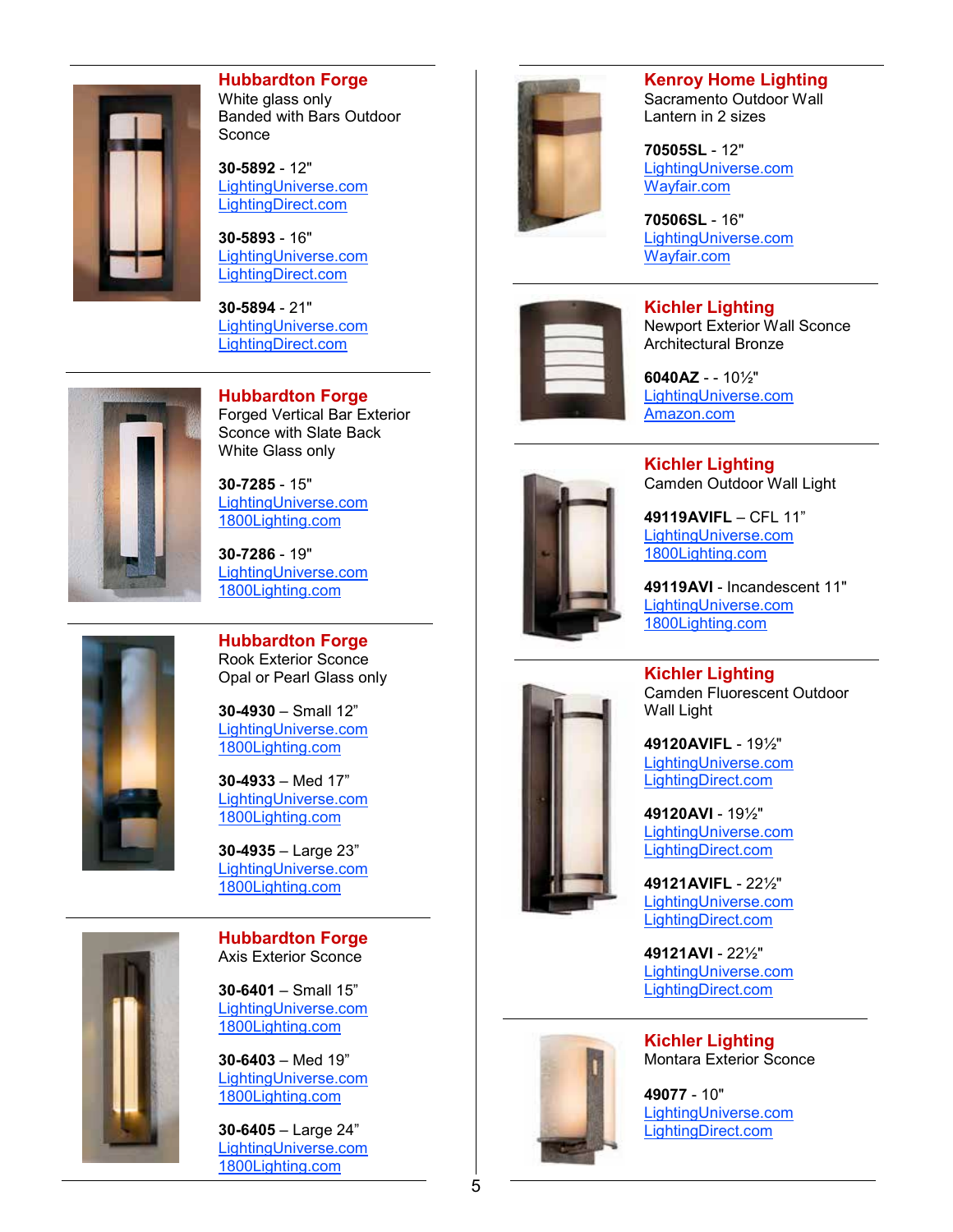

**Kichler Lighting** Montara Exterior Sconce

**49078** - 15¼" [LightingUniverse.com](http://www.lightinguniverse.com/products/view.aspx?sku=5194196) [LightingDirect.com](http://www.lightingdirect.com/kichler-49078-rustic-country-single-light-up-lighting-ada-tall-outdoor-wall-sconce-from-the-montara-collection/p1035476?searched=product:display&term=49078)



**Kichler Lighting** Leeds Exterior Wall Sconce 3 sizes - 12½" 16½" & 20"

**4911** [LightingUniverse.com](http://www.lightinguniverse.com/general/kichler-lighting-4911-leeds-exterior-wall-sconce_g645544.html?linkloc=searchProductItemsName) [1800Lighting.com](http://www.1800lighting.com/Kichler-Lighting/Leeds/item.cfm?itemsku=49111AVI)



**Kichler Lighting** Celino Outdoor Sconce Black only

Small - **9109BK** - 13½" Large - **9110BK** - 18½"

[LightingUniverse.com](http://www.lightinguniverse.com/general/kichler-lighting-9110b-celino-large-outdoor-wall-sconce_g362298.html?linkloc=searchProductItemsName) [1800Lighting.com](http://www.1800lighting.com/Kichler-Lighting/Celino/item.cfm?itemsku=9109BA)



**Kichler Lighting** Salisbury Dark Sky Sconce Fluorescent or Energy Star

**10963AZ** [LightingUniverse.com](http://www.lightinguniverse.com/products/view.aspx?sku=3024107&linkloc=singleSearchResult) [Amazon.com](http://www.amazon.com/Kichler-10963AZ-Architectural-Contemporary-Collection/dp/B00A8R8NVI)



**Maxim Lighting** Beam Energy Saving Exterior Sconce,

**8630** [LightingUniverse.com](http://www.lightinguniverse.com/products/view.aspx?sku=6190779) [Wayfair.com](http://www.wayfair.com/Maxim-Lighting-Beam-LED-Square-Outdoor-Wall-Sconce-88300WT-88303WT-MXL8842.html)



**Maxim Lighting** Zenith Outdoor Sconce

**86197 Energy Smart** [1800Lighting.com](http://www.1800lighting.com/Maxim-Lighting/Zenith-ES/item.cfm?itemsku=86197WTABZ) [LightingDirect.com](http://www.lightingdirect.com/maxim-86197-zenith-es-1-light-wall-mount/p1233319)





**Maxim Lighting** Arc Outdoor Sconce

**5000FTOI** - 1-Light - 9" [LightingUniverse.com](http://www.lightinguniverse.com/outdoor-sconces/maxim-lighting-5000ft-arc-outdoor-sconce_g527514.html?linkloc=searchProductItemsName&term=maxim-5000) [Wayfair.com](http://www.wayfair.com/Maxim-Lighting-Arc-Outdoor-Wall-Lantern-in-Oil-Rubbed-Bronze-85000FTOI-MXL3412.html)

**5002FTOI** - 2-Light - 12" [LightingUniverse.com](http://www.lightinguniverse.com/general/maxim-lighting-5002ft-arc-2-light-outdoor-wall-light_g527515.html?linkloc=searchProductItemsName) [Wayfair.com](http://www.wayfair.com/Maxim-Lighting-Arc-Outdoor-Wall-Lantern-in-Oil-Rubbed-Bronze-5002FTOI-MXL3363.html)



**Maxim Lighting** New Age Outdoor Sconce -- **LED**

**88352** – 12.5" [LightingDirect.com](http://www.lightingdirect.com/maxim-mx-88352-contemporary-modern-12-5-inch-single-light-led-outdoor-wall-sconce-from-the-optic-led-collection/p1682912) [1800Lighting.com](http://www.1800lighting.com/Maxim-Lighting/New-Age-LED/item.cfm?itemsku=88352CLTE)

**88353** – 20" [LightingDirect.com](http://www.lightingdirect.com/maxim-mx-88353-contemporary-modern-19-8-inch-single-light-led-outdoor-wall-sconce-from-the-optic-led-collection/p1682913) [1800Lighting.com](http://www.1800lighting.com/Maxim-Lighting/New-Age-LED/item.cfm?itemsku=88353CLTE)

**88354** – 23.5" [LightingDirect.com](http://www.lightingdirect.com/maxim-mx-88354-contemporary-modern-22-3-inch-single-light-led-outdoor-wall-sconce-from-the-optic-led-collection/p1682914) [1800Lighting.com](http://www.1800lighting.com/Maxim-Lighting/New-Age-LED/item.cfm?itemsku=88354CLTE)

## **Maxim Lighting**

Luna Outdoor Wall Sconce Fluorescent

**85215** – 9" Brushed Metal [1800Lighting.com](http://www.1800lighting.com/Maxim-Lighting/Luna/item.cfm?itemsku=85215WTBM) [LightingDirect.com](http://www.lightingdirect.com/maxim-mx-85215-single-light-reversible-wall-sconce/p352330)

**85216** – 22" Brushed Metal [1800Lighting.com](http://www.1800lighting.com/Maxim-Lighting/Luna/item.cfm?itemsku=85216WTBM) [LightingDirect.com](http://www.lightingdirect.com/maxim-85216wt-luna-es-2-light-outdoor-wall-lantern/p954230)

**85218** – 9" Bronze [1800Lighting.com](http://www.1800lighting.com/Maxim-Lighting/Luna/item.cfm?itemsku=85218WSOI) [LightingDirect.com](http://www.lightingdirect.com/maxim-mx-85218-interior-exterior-1-light-wall-sconce-from-the-luna-es-collection/p445530)

**85219** – 22" Bronze [1800Lighting.com](http://www.1800lighting.com/Maxim-Lighting/Luna/item.cfm?itemsku=85219WSOI) [LightingDirect.com](http://www.lightingdirect.com/maxim-mx-85219-interior-exterior-2-light-wall-sconce-from-the-luna-es-collection/p445531)



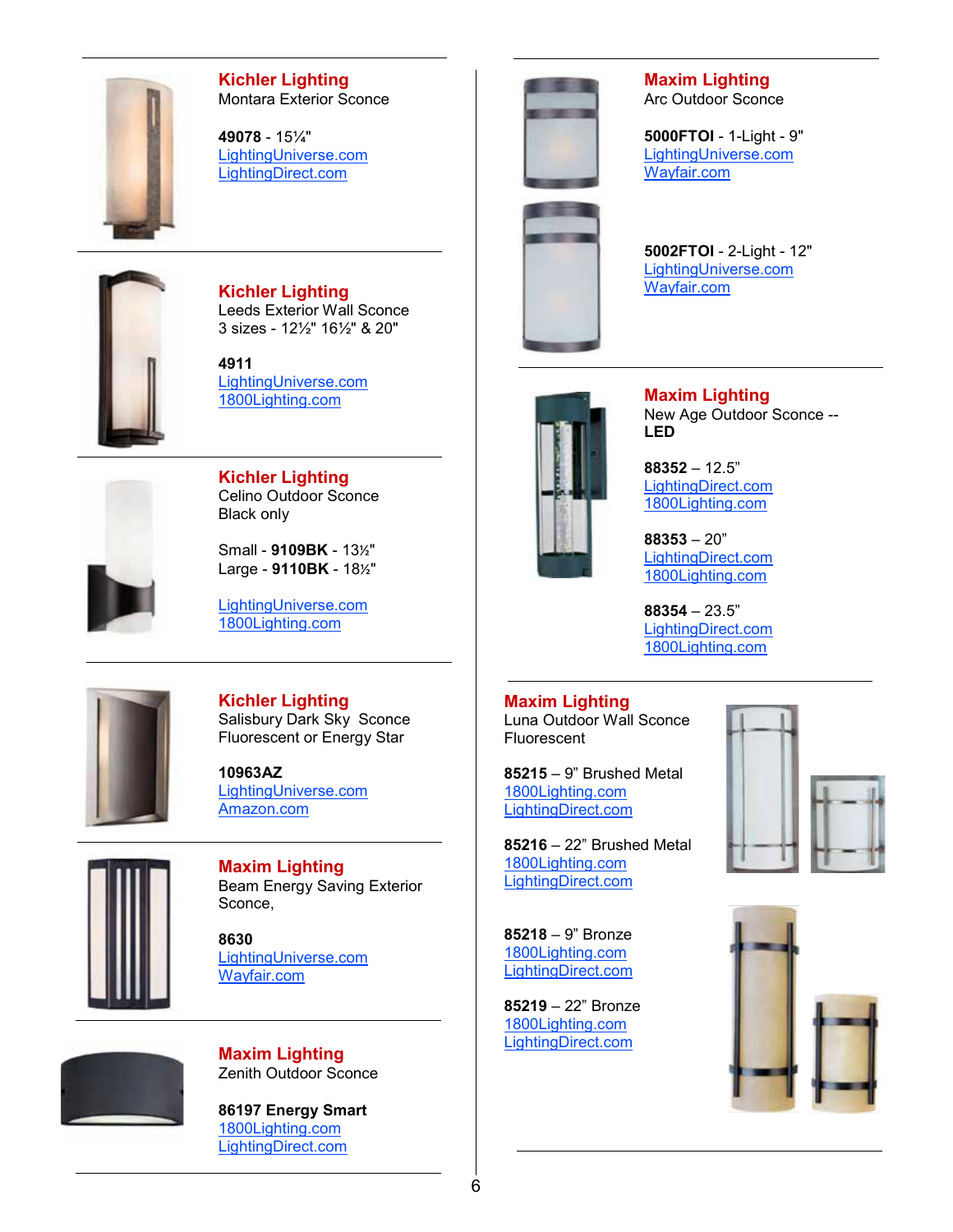

**PLC Lighting** Alegria Exterior Sconce 2 sizes, Bronze or Silver

**31912** – 13" Incandescent [LightingUniverse.com](http://www.lightinguniverse.com/outdoor-sconces/plc-lighting-31912-alegria-outdoor-sconce_g352903.html?linkloc=searchProductItemsName&term=plc-alegria)

**31912/CFL** – 13" [LightingUniverse.com](http://www.lightinguniverse.com/wall-sconces/plc-lighting-31912cfl-alegria-compact-flourescent-wall-sconce_g354165.html?linkloc=searchProductItemsName&term=plc-alegria)

**31915** – 22" Incandescent [LightingUniverse.com.com](http://www.lightinguniverse.com/wall-sconces/plc-lighting-31915-2-light-alegria-wall-sconce_g352904.html?isku=3339391&term=plc-alegria&linkloc=searchProductItemsImage)

**31915/CFL** – 22" [LightingUniverse.com.com](http://www.lightinguniverse.com/wall-sconces/plc-lighting-31915cfl-alegria-wall-sconce_g354166.html?isku=6882922&term=plc-alegria&linkloc=searchProductItemsImage)



**PLC Lighting 1876** - Turin Exterior Sconce Satin Nickel

CFL or Incandescent [LightingDirect.com](http://www.lightingdirect.com/plc-lighting-plc-1876-contemporary-modern-1-light-outdoor-wall-sconce-from-the-turin-collection/p361752?searched=product:display&term=plc%20turin)

CFL [LightingUniverse.com](http://www.lightinguniverse.com/outdoor-sconces/plc-lighting-1876cfl-turin-fluorescent-outdoor-sconce_g535711.html?isku=1071591&term=plc-turin&linkloc=searchProductItemsImage)

Incandescent [Lowes.com](http://www.lowes.com/pd_432329-44671-1876+SN_0__?productId=4607382&Ntt=plc+turin&pl=1¤tURL=%3FNtt%3Dplc%2Bturin&facetInfo=)



**PLC Lighting 1879** - Figaro Exterior Sconce Satin Nickel

CFL or Incandescent [LightingDirect.com](http://www.lightingdirect.com/plc-lighting-plc-1873-contemporary-modern-1-light-outdoor-wall-sconce-from-the-paolo-collection/p361751?searched=product:display&term=plc%20paolo)

CFL [LightingUniverse.com](http://www.lightinguniverse.com/commercial-outdoor-wall-lights/plc-lighting-1873cfl-sn-paolo-commercial-outdoor-wall-light_g535790.html?isku=1071587&term=plc-paolo&linkloc=searchProductItemsImage)

Incandescent [Lowes.com](http://www.lowes.com/pd_432329-44671-1873+SN_0__?productId=4579677&Ntt=paolo&pl=1¤tURL=%3FNtt%3Dpaolo&facetInfo=)



**PLC Lighting 1879** - Figaro Exterior Sconce

Satin Nickel

CFL or Incandescent [LightingDirect.com](http://www.lightingdirect.com/plc-lighting-plc-1879-contemporary-modern-1-light-outdoor-wall-sconce-from-the-figaro-collection/p361753)

CFL [LightingUniverse.com](http://www.lightinguniverse.com/outdoor-sconces/plc-lighting-1879cfl-figaro-fluorescent-outdoor-sconce_g535783.html?linkloc=searchProductItemsName&term=plc-figaro)

Incandescent [Lowes.com](http://www.lowes.com/pd_432329-44671-1879+SN_0__?Ntt=figaro&UserSearch=figaro&productId=4607386&rpp=48)



**PLC Lighting 1721** - Chimera Exterior Sconce Bronze or Silver

CFL [LightingUniverse.com](http://www.lightinguniverse.com/outdoor-sconces/plc-lighting-1721cfl-chimera-outdoor-sconce_g828522.html?isku=6899789&term=plc-chimera&linkloc=searchProductItemsImage) [Lowes.com](http://www.lowes.com/pd_432329-44671-1721/CFL+SL_0__?productId=4607282&Ntt=plc+chimera&pl=1¤tURL=%3FNtt%3Dplc%2Bchimera&facetInfo=)

Incandescent [LightingUniverse.com](http://www.lightinguniverse.com/outdoor-sconces/plc-lighting-1721-chimera-outdoor-sconce_g524001.html?isku=4911161&term=plc-chimera&linkloc=searchProductItemsImage) [Lowes.com](http://www.lowes.com/pd_432329-44671-1721+BZ_0__?productId=4607276&Ntt=plc+chimera&pl=1¤tURL=%3FNtt%3Dplc%2Bchimera&facetInfo=) [HomeDepot.com](http://www.homedepot.com/p/PLC-Lighting-1-Light-Outdoor-Wall-Sconce-Silver-Finish-Matte-Opal-Glass-CLI-HD1721SL/202902340?N=25ecodZbvmx#.UXkzcrWW98E)

#### **PLC Lighting 1723** - Pinero Exterior Sconce

CFL [LightingUniverse.com](http://www.lightinguniverse.com/general/plc-lighting-1723cfl-pinero-outdoor-wall-sconce_g828523.html?isku=6899790&linkloc=searchProductItemsImage) [Lowes.com](http://www.lowes.com/pd_411817-44671-1723/CFL+BZ_0__?productId=3764993&Ntt=pinero&pl=1¤tURL=%3FNtt%3Dpinero&facetInfo=)

Incandescent [LightingUniverse.com](http://www.lightinguniverse.com/outdoor-sconces/plc-lighting-1723-pinero-outdoor-sconce_g524002.html?linkloc=searchProductItemsName&term=plc-1723) [HomeDepot.com](http://www.homedepot.com/Lighting-Fans-Outdoor-Lighting-Outdoor-Wall-Lighting/h_d1/N-25ecodZ5yc1vZ25ecodZ25ecodZbvmm/R-202902341/h_d2/ProductDisplay?catalogId=10053&langId=-1&keyword=plc+lighting&storeId=10051#.UQMo-L-7N8E)



**Troy Lighting B5012** - Aqua Exterior Sconce 3 sizes – 14" 17" 22" Iron Finish

Incandescent [LightingUniverse.com](http://www.lightinguniverse.com/outdoor-sconces/troy-lighting-b501-aqua-outdoor-sconce-french-iron_g527275.html?isku=4967764&term=Troy-aqua&linkloc=searchProductItemsImage) [1800Lighting.com](http://http/www.1800lighting.com/Troy-Lighting/Aqua/item.cfm?itemsku=B5011FI)

**CFL** [LightingDirect.com](http://www.lightingdirect.com/troy-lighting-bf5011-contemporary-modern-one-light-14-high-outdoor-wall-sconce-from-the-aqua-collection/p1598058) [1800lighting.com](http://www.1800lighting.com/Troy-Lighting/Aqua/item.cfm?itemsku=BF5012FI)

#### **Troy Lighting**

Vibe Exterior Sconce 2 sizes – 11" 17" Bronze & Brushed Aluminum

**B6061** – 11" [1800Lighting.com](http://www.1800lighting.com/Troy-Lighting/Vibe/item.cfm?itemsku=B6061ARB)

**BF6061** – 11" -- CFL [1800Lighting.com](http://www.1800lighting.com/Troy-Lighting/Vibe/item.cfm?itemsku=B6061ARB)

**B6062** – 17" [1800Lighting.com](http://www.1800lighting.com/Troy-Lighting/Vibe/item.cfm?itemsku=B6062ARB)

**BF6062** – 17"CFL [1800Lighting.com](http://www.1800lighting.com/Troy-Lighting/Vibe/item.cfm?itemsku=BF6062ARB)



7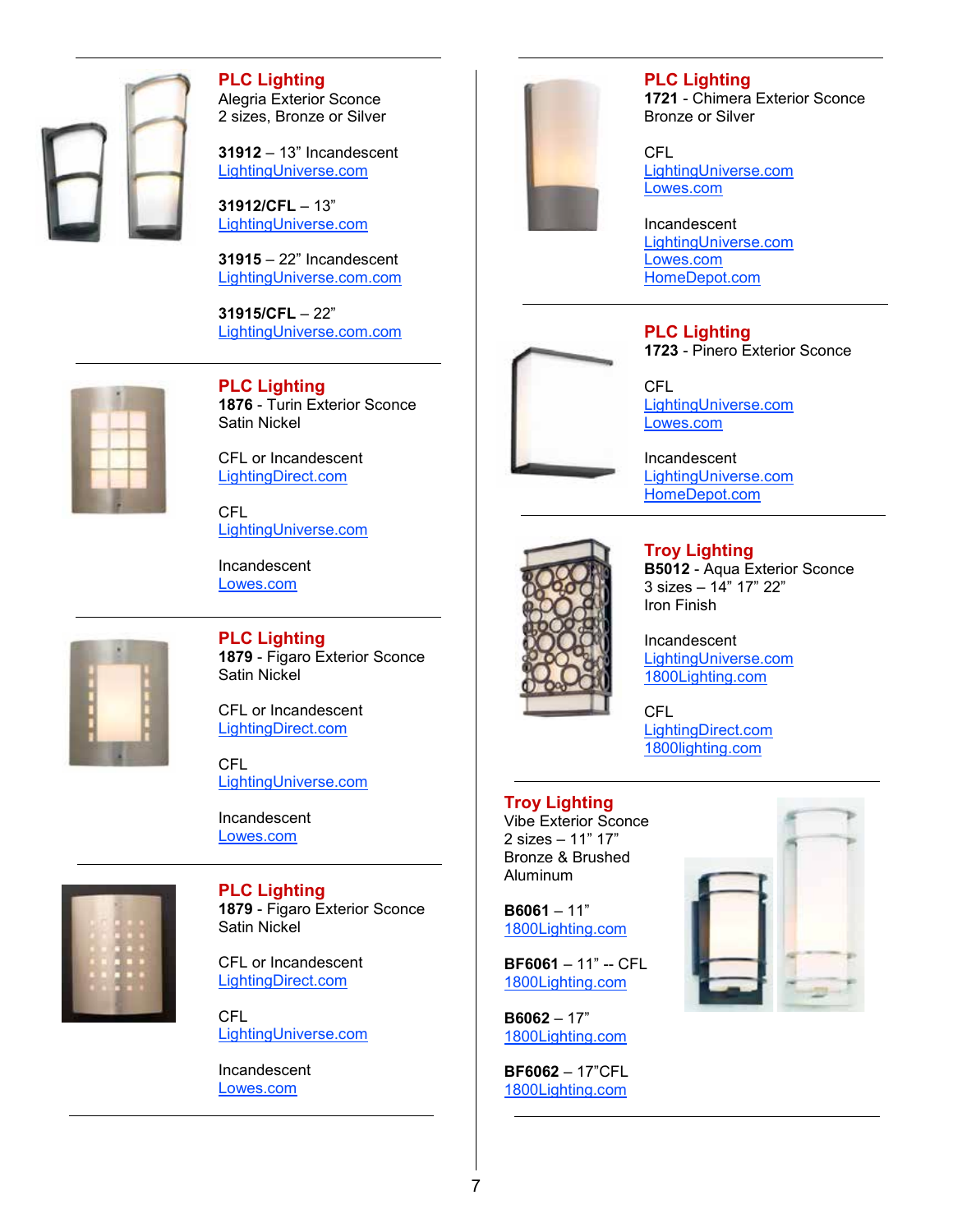

#### **Troy Lighting** Blade Exterior Sconce 3 sizes – 13", 15" 20.5" Wrought Iron

**BF401** – CFL" [1800Lighting.com](http://www.1800lighting.com/Troy-Lighting/Vibe/item.cfm?itemsku=B6061ARB) [LightingUniverse.com](http://www.lightinguniverse.com/wall-sconces/troy-lighting-bf401-blade-fluorescent-wall-sconce-forged-iron_g527300.html?isku=4967804&term=troy-blade&linkloc=searchProductItemsImage)

**B401** – Incandescent [1800Lighting.com](http://www.1800lighting.com/Troy-Lighting/Blade/item.cfm?itemsku=BF4015FI) [LightingUniverse.com](http://www.lightinguniverse.com/wall-sconces/troy-lighting-b401-blade-wall-sconce-forged-iron_g527299.html?linkloc=searchProductItemsName&term=troy-blade)



**Quoizel Lighting**

Powell Exterior Sconce

**PWL83** – 3 sizes [LightingUniverse](http://www.lightinguniverse.com/general/quoizel-pwl83-powell-exterior-sconce-western-bronze_g789252.html?linkloc=searchProductItemsName)

**PWL8307** – 11" [1800Lighting.com](http://www.1800lighting.com/Quoizel-Lighting/Powell/item.cfm?itemsku=PWL8307WT)

**PWL8309** – 17" [1800Lighting.com](http://www.1800lighting.com/Quoizel-Lighting/Powell/item.cfm?itemsku=PWL8309WT)

**PWL8311** – 20.5" [1800Lighting.com](http://www.1800lighting.com/Quoizel-Lighting/Powell/item.cfm?itemsku=PWL8311WT)



**Quoizel Lighting** Nolan Exterior Sconce 11", 13½" & 16" sizes

**NN8309WT, NN8311WT, NN8313WT**

[LightingUniverse.com](http://www.lightinguniverse.com/outdoor-sconces/quoizel-nn83-nolan-outdoor-sconce_g640493.html?isku=5867430&linkloc=cataLogProductItemsImage) [1800Lighting.com](http://www.1800lighting.com/Quoizel-Lighting/Nolan/item.cfm?itemsku=NN8313WT)





**9135L18,** 18" LightingUniverse.com [Build.com](http://www.build.com/ultralights-9135l18-classics-2-light-wall-sconce-with-customizable-diffuser-and-indoor-outdoor-lamping-options/p2082708)



**9135,** 14" [LightingUniverse.com](http://www.lightinguniverse.com/products/view.aspx?sku=1611584&searchTerm=9135) [Build.com](http://www.build.com/ultralights-9135-classics-1-light-wall-sconce-with-customizable-diffuser-and-indoor-outdoor-lamping-options/p2082706)



**9135L10,** 10" [LightingUniverse.com](http://www.lightinguniverse.com/outdoor-sconces/ultralights-9135l10-classics-1-light-wall-sconce_g1231722.html?isku=756503) [Build.com,](http://www.build.com/ultralights-9135l10-classics-1-light-wall-sconce-with-customizable-diffuser-and-indoor-outdoor-lamping-options/p2082707) ,



**UltraLights** Classics Outdoor Sconce in 4 sizes Antique Copper, Bronze Age and Black only. Opal Acrylic diffuser only

**9133L24,** 24" [LightingUniverse.com](http://www.lightinguniverse.com/products/view.aspx?sku=531112&searchTerm=9133L24) [Build.com](http://www.build.com/ultralights-9133l24-classics-2-light-wall-sconce-with-customizable-diffuser-and-indoor-outdoor-lamping-options/p2082704)



**9133L18,** 18" [LightingUniverse.com](http://www.lightinguniverse.com/products/view.aspx?sku=530408&searchTerm=9133L18) [Build.com](http://www.build.com/ultralights-9133l18-classics-2-light-wall-sconce-with-customizable-diffuser-and-indoor-outdoor-lamping-options/p2082703)

**UltraLights**

Classics Outdoor Sconce in 4 sizes Antique Copper, Bronze Age, Medieval Bronze and Black; Opal Acrylic only

**9135L24,** 24" [LightingUniverse.com,](http://www.lightinguniverse.com/products/view.aspx?sku=1612509&searchTerm=9135L24) [Build.com,](http://www.build.com/ultralights-9135l24-classics-2-light-wall-sconce-with-customizable-diffuser-and-indoor-outdoor-lamping-options/p2082709) ,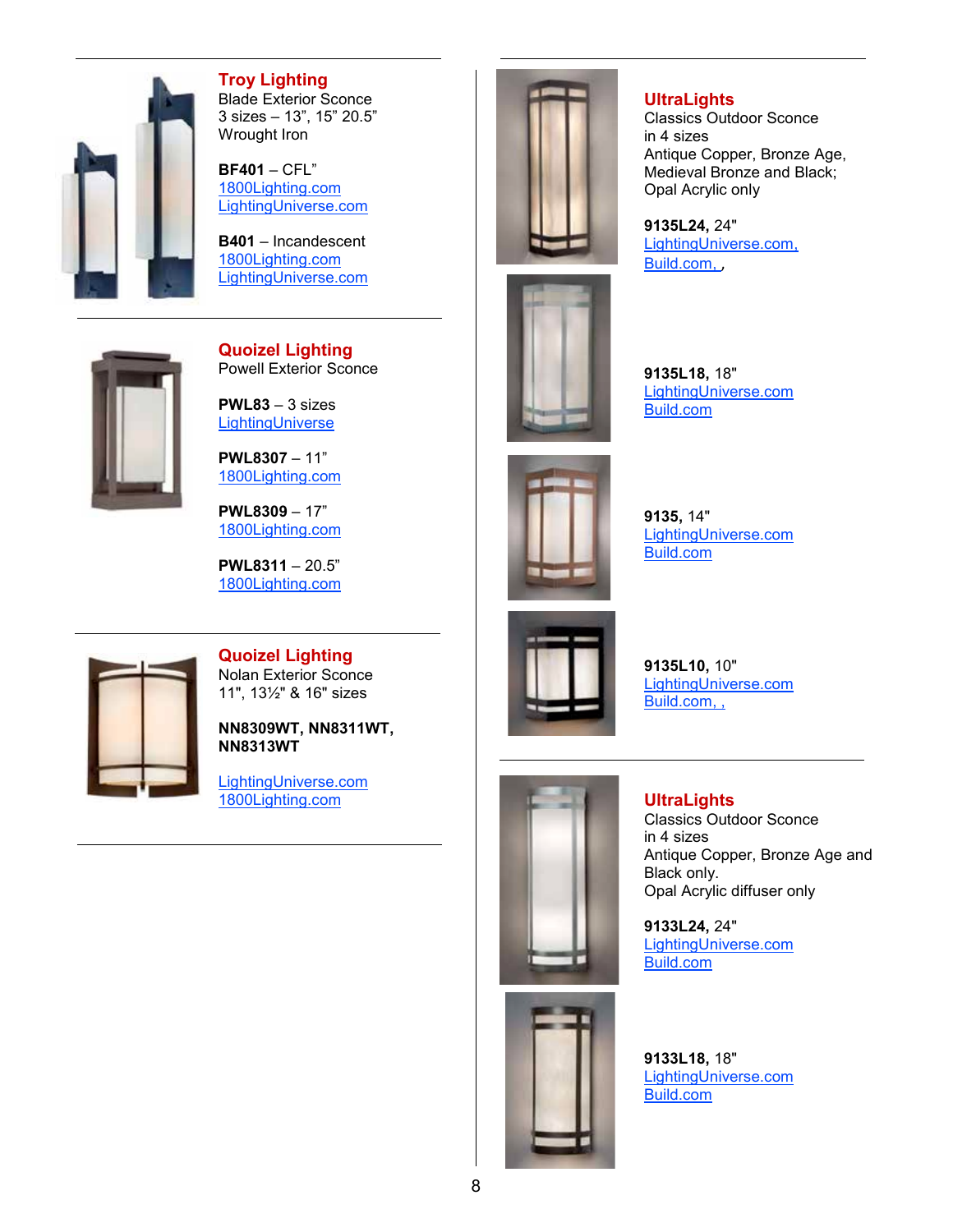

**9133,** 14" [LightingUniverse.com](http://www.lightinguniverse.com/products/view.aspx?sku=528715&searchTerm=9133) [Build.com](http://www.build.com/ultralights-9133-classics-1-light-wall-sconce-with-customizable-diffuser-and-indoor-outdoor-lamping-options/p2082701)

**9133L10,** 10"

[Build.com](http://www.build.com/ultralights-9133l10-classics-1-light-wall-sconce-with-customizable-diffuser-and-indoor-outdoor-lamping-options/p2082702)

[LightingUniverse.com](http://www.lightingdirect.com/ultralights-9133l10-classics-1-light-wall-sconce-with-customizable-diffuser-and-indoor-outdoor-lamping-options/p2082702?searched=product:display&term=UltraLights%209133L10)



**World Imports** Hilden Outdoor Sconce **WI9066-55**

LightingUniverse.com [HomeDepot.com](http://www.homedepot.com/Lighting-Fans-Outdoor-Lighting-Outdoor-Wall-Lighting/h_d1/N-25ecodZ5yc1vZ25ecodZ25ecodZbvmm/R-202046836/h_d2/ProductDisplay?catalogId=10053&langId=-1&keyword=world+imports&storeId=10051#.UQQFtL-7N8E)

## **Lights without Glass**



**Hinkley Lighting**

Atlantis Luna Sconce Bronze or Black -- CFL **1647**

[LightingUniverse.com](http://www.lightinguniverse.com/products/view.aspx?sku=3413889&searchTerm=1647) [Build.com,](http://www.build.com/hinkley-lighting-h1647-two-light-outdoor-wall-sconce-from-the-luna-family/p504672)



**UltraLights**

Synergy 1-Light Outdoor Sconce Antique Copper, Bronze Age, Medieval Bronze and Black; Opal Acrylic only

**0485** LightingUniverse.com [Build.com](http://www.build.com/ultralights-0485-synergy-1-light-ada-compliant-wall-washer-with-customizable-diffuser-and-lamping/p2082643?searched=product:display&term=0485)



**0486** [LightingUniverse.com](http://www.lightinguniverse.com/wall-sconces/ultralights-0486-synergy-1-light-outdoor-wall-sconce_g1038941.html?linkloc=searchProductItemsName&term=0486) [Build.com](http://www.build.com/ultralights-0486-synergy-1-light-ada-compliant-wall-sconce-with-customizable-diffuser-and-indoor-outdoor-lamping-options/p2082644?searched=browse:category&term=0486)



**UltraLights** Synergy 1-Light Outdoor Sconce Antique Copper, Bronze Age, Medieval Bronze and Black; Opal Acrylic only

**0475** [LightingUniverse.com](http://www.lightinguniverse.com/wall-sconces/ultralights-0475-synergy-1-light-outdoor-wall-sconce_g1038914.html?isku=7919062&term=0475) [LouisLighting.com](http://www.louielighting.com/UltraLights-0475-Synergy-Outdoor-Wall-Sconce?utm_source=Nextopia&utm_medium=EcommSearch&utm_campaign=nextopia-product-search)

[LightingUniverse.com](http://www.lightinguniverse.com/wall-sconces/ultralights-0476-synergy-1-light-outdoor-wall-sconce_g1038917.html?linkloc=searchProductItemsName&term=0476) LouieLighting.com



**Hinkley Lighting** Atlantis 2-light Sconce Bronze or Black **1648** - 16" & **1649** - 21" -

**1648** Xenon / Halogen [Build.com](http://www.build.com/hinkley-lighting-h1648-art-deco-retro-2-light-outdoor-wall-sconce-from-the-atlantis-collection/p1701473) [LightingUniverse.com](http://www.lightinguniverse.com/outdoor-sconces/hinkley-lighting-1648-2-light-atlantis-outdoor-sconce_g145034.html?linkloc=searchProductItemsName&term=1648)

**1648-LED** [Build.com](http://www.build.com/hinkley-lighting-1648-led-contemporary-modern-two-light-16-tall-dark-sky-led-outdoor-wall-sconce-from-the-atlantis-collection/p1709838) [LightingUniverse.com](http://www.lightinguniverse.com/products/view.aspx?sku=6753605&linkloc=singleSearchResult)

**1649** Halogen [Build.com](http://www.build.com/hinkley-lighting-h1649-art-deco-retro-two-light-halogen-ada-compliant-outdoor-wall-fixture-from-the-atlantis-collection/p1701474) [LightingUniverse.com](http://www.lightinguniverse.com/outdoor-sconce/hinkley-lighting-1649-atlantis-2-light-outdoor-sconce_g278189.html?linkLoc=bought)

**1649-LED** [Build.com](http://www.build.com/hinkley-lighting-1649-led-outdoor-wall-sconce-from-the-atlantis-collection/p1336001?searched=product:display&term=1649-LED) [LightingUniverse.com](http://www.lightinguniverse.com/products/view.aspx?sku=6753605&linkloc=singleSearchResult)



**Hinkley Lighting** Luna Sconce, Bronze or Black

**1660** – 16" Halogen [Build.com](http://www.build.com/hinkley-lighting-h1660-art-deco-retro-two-light-halogen-ada-compliant-outdoor-wall-sconce-from-the-luna-collection/p561875) [LightingUniverse.com](http://www.lightinguniverse.com/products/view.aspx?sku=3427253&searchTerm=1660)

**1660 –** 16" LED**,**  [Build.com,](http://www.build.com/hinkley-lighting-1660-led-contemporary-modern-two-light-16-75-tall-dark-sky-led-outdoor-wall-sconce-from-the-luna-collection/p1709847?searched=product:display&term=1660-led) [LightingUniverse.com](http://www.lightinguniverse.com/products/view.aspx?sku=6753776&linkloc=singleSearchResult)

**1664** – 24" Halogen [Build.com](http://www.build.com/hinkley-lighting-h1664-art-deco-retro-two-light-halogen-ada-compliant-outdoor-wall-sconce-from-the-luna-collection/p561877) [LightingUniverse.com](http://www.lightinguniverse.com/outdoor-sconces/hinkley-lighting-166-2-light-luna-outdoor-sconce_g355864.html?isku=6753770&term=1664&linkloc=searchProductItemsImage)

**166** -- 24" LED [Build.com,](http://www.lightinguniverse.com/outdoor-sconces/hinkley-lighting-166-luna-led-wall-sconce_g698264.html?isku=6753776&term=166&linkloc=searchProductItemsImage) [LightingUniverse.com](http://www.lightinguniverse.com/products/view.aspx?sku=6753776&linkloc=singleSearchResult)

# **0476**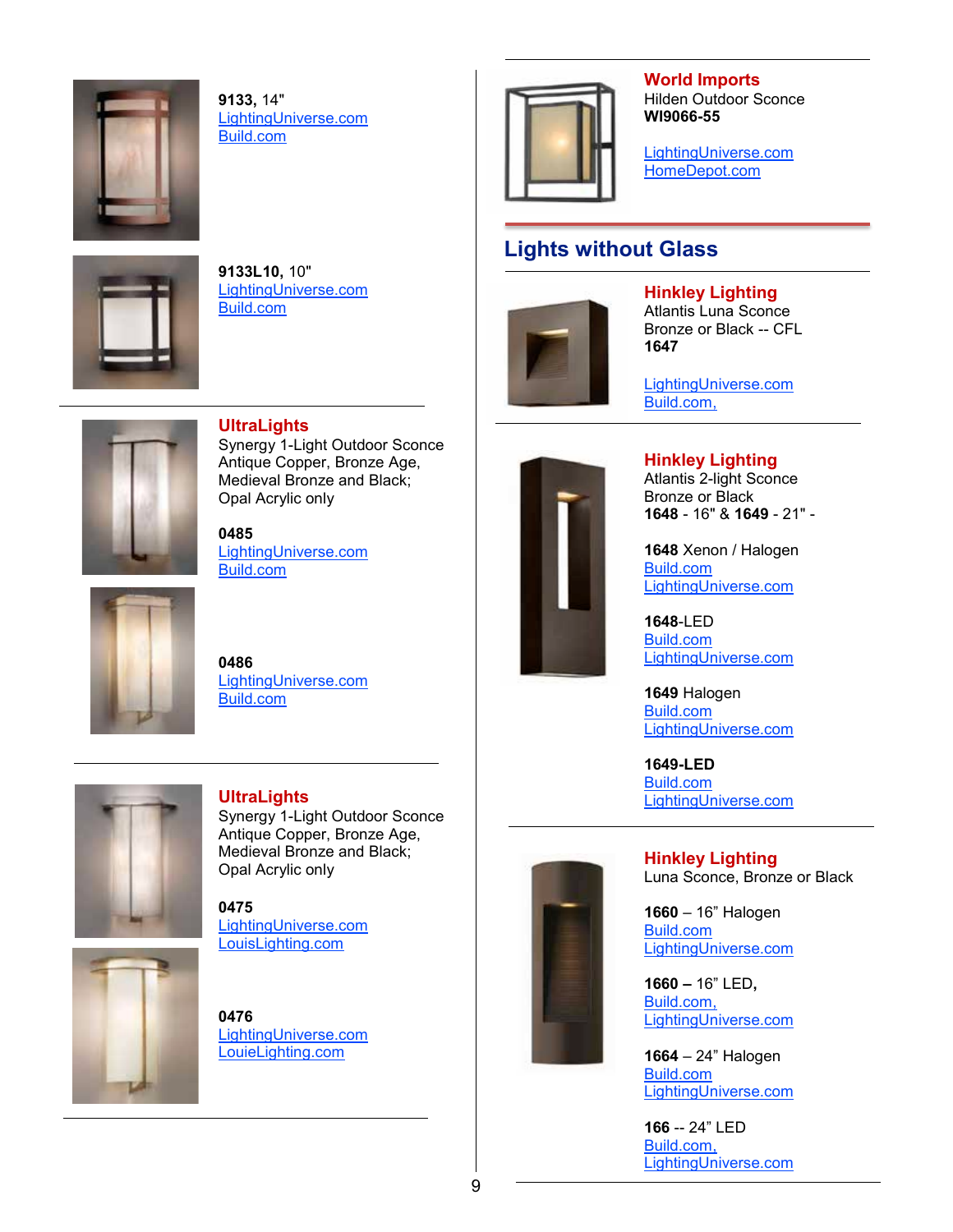

#### **Kenroy Home**

Pembrooke Sconce Natural Slate & Copper Small - 15" Large - 19" **7028** 15" - [HomeDepot.com](http://www.homedepot.com/webapp/wcs/stores/servlet/ProductDisplay?langId=-1&storeId=10051&catalogId=10053&R=202749891&catEntryId=202749891#.UQQHSL-7N8E) 19" - [HomeDepot.com,](http://www.homedepot.com/webapp/wcs/stores/servlet/ProductDisplay?langId=-1&storeId=10051&catalogId=10053&R=202749893&catEntryId=202749893#.UQQHE7-7N8E)

ExLarge - 24", All 3 sizes [HomeDepot.com](http://www.homedepot.com/Lighting-Fans-Outdoor-Lighting-Outdoor-Wall-Lighting/h_d1/N-25ecodZ5yc1vZ25ecodZ25ecodZbvmm/R-202749895/h_d2/ProductDisplay?catalogId=10053&langId=-1&keyword=kenroy&storeId=10051#.UQQGjr-7N8E) [LightingUniverse.com,](http://www.lightinguniverse.com/outdoor-sconce/70286-one-light-pembrooke-wall-lantern_g281965.html)



Natural Whilte Slate & Royal Bronze, Small - 15", Large - 19", 15" - [HomeDepot.com](http://www.homedepot.com/webapp/wcs/stores/servlet/ProductDisplay?langId=-1&storeId=10051&catalogId=10053&R=202749892&catEntryId=202749892#.UQQInL-7N8E) 19" - [HomeDepot.com,](http://www.homedepot.com/Lighting-Fans-Outdoor-Lighting-Outdoor-Wall-Lighting/h_d1/N-25ecodZ5yc1vZ25ecodZ25ecodZbvmm/R-202749894/h_d2/ProductDisplay?catalogId=10053&langId=-1&keyword=kenroy&storeId=10051#.UQQIdr-7N8E)

ExLarge - 24", All 3 sizes, [Lowes.com,](http://www.lowes.com/pd_416383-44969-70287WHSL_4294857035__?productId=3787953&Ntt=kenroy+home&pl=1¤tURL=%3FNtt%3Dkenroy%2Bhome&facetInfo=) [LightingUniverse.com,](http://www.lightinguniverse.com/outdoor-sconce/70286-one-light-pembrooke-wall-lantern_g281965.html)



**Progress Lighting P5643** - Outdoor Downlight -- Black or Bronze

[LightingUniverse.com](http://www.lightinguniverse.com/products/view.aspx?sku=337291&searchTerm=P5643) [Home Depot](http://www.homedepot.com/Lighting-Fans-Outdoor-Lighting-Outdoor-Wall-Mount/h_d1/N-5yc1vZ1xh7Zarwi/R-100467532/h_d2/ProductDisplay?langId=-1&storeId=10051&catalogId=10053)



**Progress Lighting P5644** - Outdoor Downlight Black or Bronze

[LightingUniverse.com](http://www.lightinguniverse.com/products/view.aspx?sku=337294&searchTerm=P5644) [Home Depot](http://www.homedepot.com/Lighting-Fans-Outdoor-Lighting-Outdoor-Wall-Mount/h_d1/N-5yc1vZ1xh7Zarwi/R-100467535/h_d2/ProductDisplay?langId=-1&storeId=10051&catalogId=10053)



**UltraLights 9263** - Basics Sconce Antique Copper, Bronze Age, Medieval Bronze and Black only

[LightingUniverse.com](http://www.lightinguniverse.com/outdoor-sconces/ultralights-9263-basics-outdoor-wall-sconce_g130865.html?isku=1596127) [Build.com](http://www.build.com/ultralights-9263-basics-1-light-wall-sconce-with-customizable-indoor-outdoor-lamping-options/p2082716)

## **Security Lighting**

The pre-approved location for security lighting on the front of the house is on the brown facia over the center of the garage door. If you would like to put a light in a different location, please submit a request form with a photo showing the proposed placement.

The security lighting shown here is not meant to replace the decorative lighting on the front of the house. The fixtures are all available from either Home Depot or Lowe's. If you don't find one that you like, please feel free to submit a form with your alternate choice.

All lights should be brown or black and should be mounted on the brown trim if possible.



**Heath Zenith 240**⁰ **Halogen Motion Sensing Security Light - Bronze** SL-5512-BZ [HomeDepot.com](http://www.homedepot.com/Lighting-Fans-Security-Emergency-Lighting/h_d1/N-5yc1vZ1xh7Zbq8s/R-100645215/h_d2/ProductDisplay?langId=-1&storeId=10051&catalogId=10053)



**Heath Zenith 270**⁰ **Motion Sensing Security Light - Rust** SL-5718-RS

[HomeDepot.com](http://www.homedepot.com/Lighting-Fans-Security-Emergency-Lighting/h_d1/N-5yc1vZ1xh7Zbq8s/R-100645224/h_d2/ProductDisplay?langId=-1&storeId=10051&catalogId=10053)